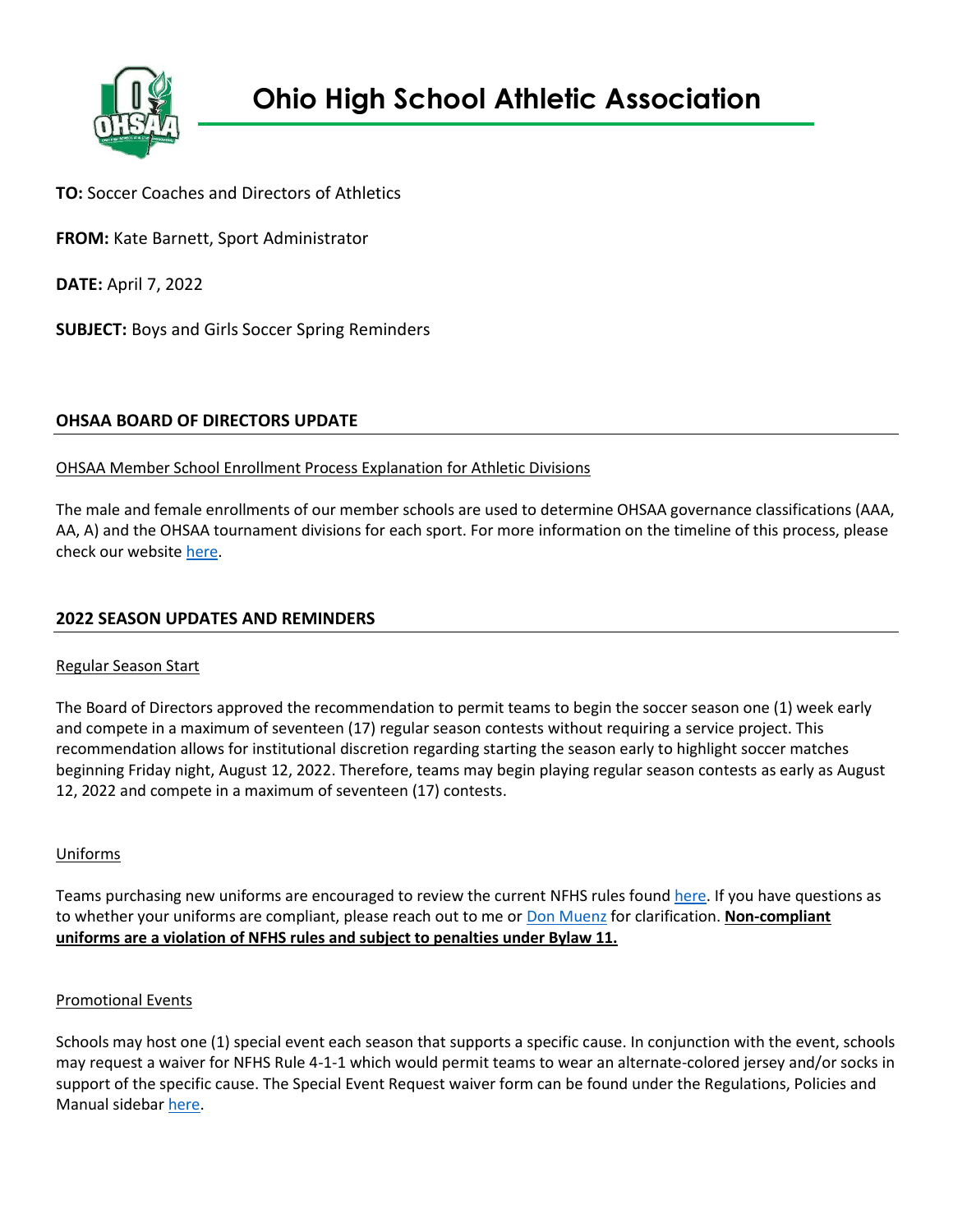### Out of state travel

Per Bylaw 9-2-1 below, a form is required for a team to travel out of state to any location that does not border Ohio.

**Bylaw 9-2-1:** Schools may travel out of state to compete in contests in states or provinces in Canada that border Ohio regardless of distance to travel. The states are Indiana, Kentucky, Michigan, Pennsylvania, and West Virginia. The province is Ontario. Additionally, schools may travel out of state one time per sport per interscholastic season to compete in contests in any location that does not border Ohio subject to approval from the Executive Director's Office. (Obtain the required form to request this travel permission [here\)](https://ohsaaweb.blob.core.windows.net/files/Eligibility/forms/NonBorderingStateApproval.pdf).

Forms may be returned t[o Kate Barnett](mailto:kbarnett@ohsaa.org) for approval.

#### OHSAA Tournament Soccer Ball

The soccer ball that will be used for the 2022 OHSAA Soccer Tournament is the Wilson VIVIDO. Schools are not required to purchase or use this ball; however, schools must use a NFHS approved ball for all regular season contests. The information flyer regarding the Wilson VIVIDO can be foun[d here.](https://ohsaaweb.blob.core.windows.net/files/Sports/Soccer/2022/Wilson_Vivido_Soccer_Ball_OHSAA.pdf)

### **SPORT REGULATION OVERVIEW**

The OHSAA staff is currently in the process of reviewing and making edits to the General Sport Regulations and sport specific regulations. These will be reviewed and approved during the May 2022 Board of Directors meeting. The approved regulations will go into effect beginning August 1, 2022.

There have been a high volume of questions regarding GSR 7.51 and GSR 9. Below is an overview of each regulation for your reference.

### **GSR 7.5.1 – Team Sports (10-Day Rule)**

As of February 2022, the Board of Directors approved the reinstatement of the 10-day rule regarding school coaches coaching their own student-athletes from June 1-July 31.

#### Specifications:

- The 10-day maximum applies to the entire coaching staff and not towards each individual coach  $\circ$  For example, each coach of a team is not entitled to 10 different days of coaching
- The 10-day maximum does not translate to hours
	- o For example, 10-days does not permit 240 hours of coaching
- Student-athlete participation may not be made mandatory from June  $1 -$  July 31

If school coaches have six (6) or more players present for team training (teaching plays, practicing, competition, etc.), then this would count toward one of the 10-days permitted between June 1-July 31. If five (5) or less players are present, it will not count.

Scrimmages begin counting toward the maximum permitted (4), beginning August 1. Therefore, teams may scrimmage, compete in tournaments, etc. from June 1-July 31, but that date would count toward one of the 10 days.

### **GSR 9 – Conditioning, Weight Training and/or Physical Fitness Programs**